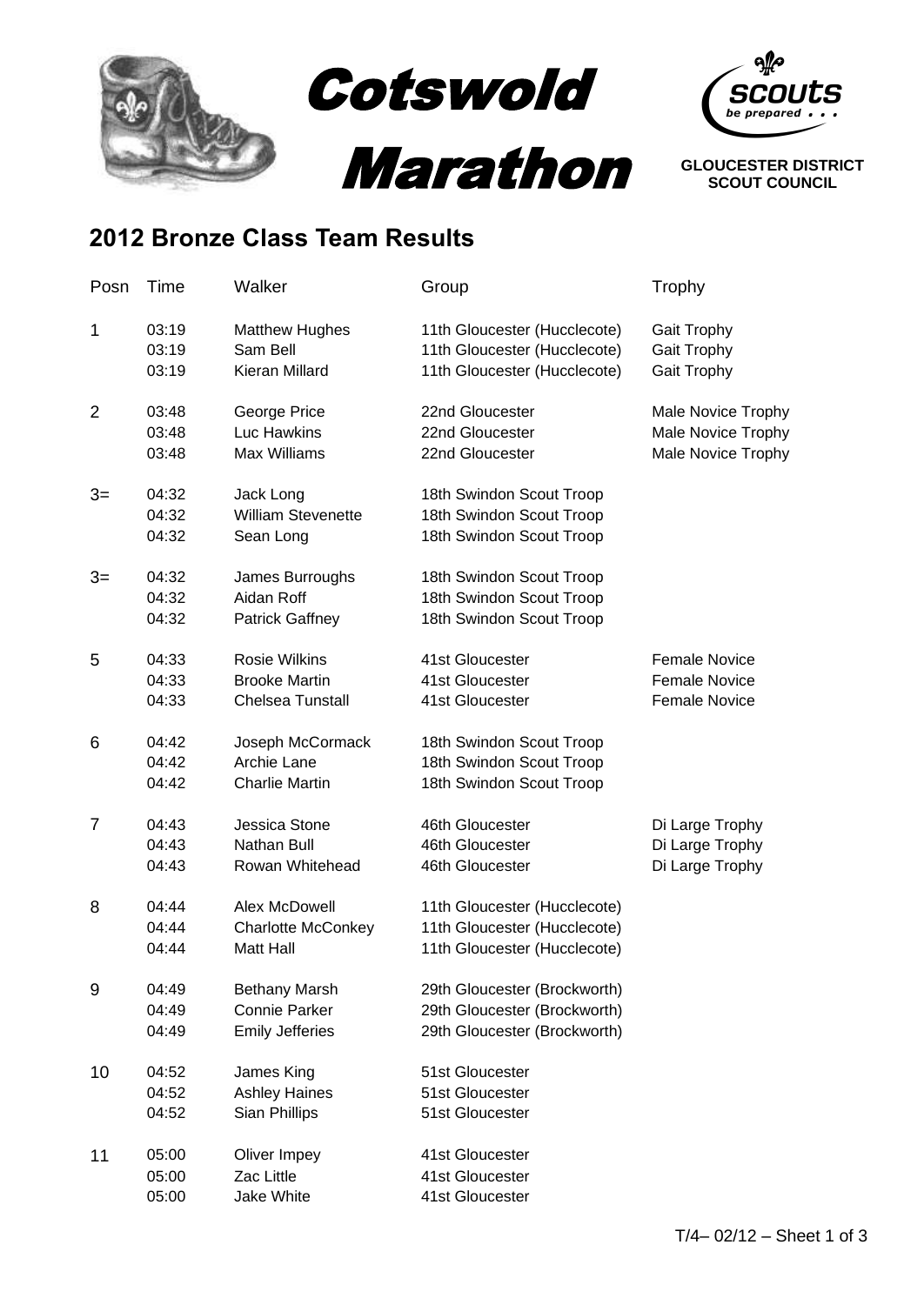| $12 =$ | 05:01 | Lucy Tregoning         | <b>Eastcombe Scouts</b> |
|--------|-------|------------------------|-------------------------|
|        | 05:01 | <b>Thomas Shaffner</b> | <b>Eastcombe Scouts</b> |
|        | 05:01 | <b>Liberty Travis</b>  | <b>Eastcombe Scouts</b> |
| $12=$  | 05:01 | Lewis Turner           | <b>Eastcombe Scouts</b> |
|        | 05:01 | John Taylor            | <b>Eastcombe Scouts</b> |
|        | 05:01 | Chris Wilden           | <b>Eastcombe Scouts</b> |
| 14     | 05:29 | <b>Charlotte Simon</b> | Churchdown              |
|        | 05:29 | Rose Gait              | Churchdown              |
|        | 05:29 | <b>Bethany Adkins</b>  | Churchdown              |
| 15     | 05:56 | Lizzy Heaman           | 1st Aylburton & Lydney  |
|        | 05:56 | Dafi Griffiths         | 1st Aylburton & Lydney  |
|        | 05:56 | Jess Goode             | 1st Aylburton & Lydney  |
| 16     | 06:03 | Rowan Smith            | 1st Aylburton & Lydney  |
|        | 06:03 | Dan Winter             | 1st Aylburton & Lydney  |
|        | 06:03 | Peter Ogburn           | 1st Aylburton & Lydney  |
| 17     | 06:04 | <b>Beth Monday</b>     | 1st Dursley             |
|        | 06:04 | Sam Tucker             | 1st Dursley             |
|        | 06:04 | <b>Tom Pillow</b>      | 1st Dursley             |
| 18     | 06:19 | George Hawkins         | 1st Wanborough Scouts   |
|        | 06:19 | Oli Lowe               | 1st Wanborough Scouts   |
|        | 06:19 | Ryan Buckenham         | 1st Wanborough Scouts   |
| 19     | 07:11 | Joseph Grey            | 1st Swindon Village     |
|        | 07:11 | Ryan Lewis             | 1st Swindon Village     |
|        | 07:11 | <b>Tom Harcourt</b>    | 1st Swindon Village     |
| 20     | 07:28 | Megan Kenard           | 1st Hatherley           |
|        | 07:28 | Gabby Bagg-Hoult       | 1st Hatherley           |
|        | 07:28 | <b>Lucy Rowland</b>    | 1st Hatherley           |

## **2012 Bronze Class Individual Results**

| Posn | Time  | Walker               | Group                        |
|------|-------|----------------------|------------------------------|
| 1    | 03:19 | <b>Frank Nation</b>  | 11th Gloucester (Hucclecote) |
| 2    | 03:48 | Alex Babbage         | 22nd Gloucester              |
|      | 03:48 | Dave Hawkins         | 22nd Gloucester              |
| 4    | 04:32 | Nick McCormack       | 18th Swindon Scout Troop     |
|      | 04:32 | <b>Tony Martin</b>   | 18th Swindon Scout Troop     |
| 6    | 04:33 | <b>Edd Pelatt</b>    | 41st Gloucester              |
|      | 04:33 | Zandra Wilkins       | 41st Gloucester              |
| 8    | 04:41 | Susan Tregoning      | Eastcombe Scouts             |
| 9    | 04:42 | David Langley        | 18th Swindon Scout Troop     |
| 10   | 04:43 | Kathryn Turner       | 46th Gloucester              |
|      | 04:43 | Jordan Turner        | 46th Gloucester              |
| 12   | 04:49 | <b>Chloe Laister</b> | 29th Gloucester (Brockworth) |
| 13   | 04:52 | Ryan Brooke          | 51st Gloucester              |
| 14   | 05:00 | Ashley Freeman       | 41st Gloucester              |
| 15   | 05:29 | Gary James           | Churchdown                   |
|      | 05:29 | Aaron James          | Churchdown                   |
|      | 05:29 | Samantha Clarke      | Churchdown                   |
|      | 05:29 | Olivia Lanciano      | Churchdown                   |